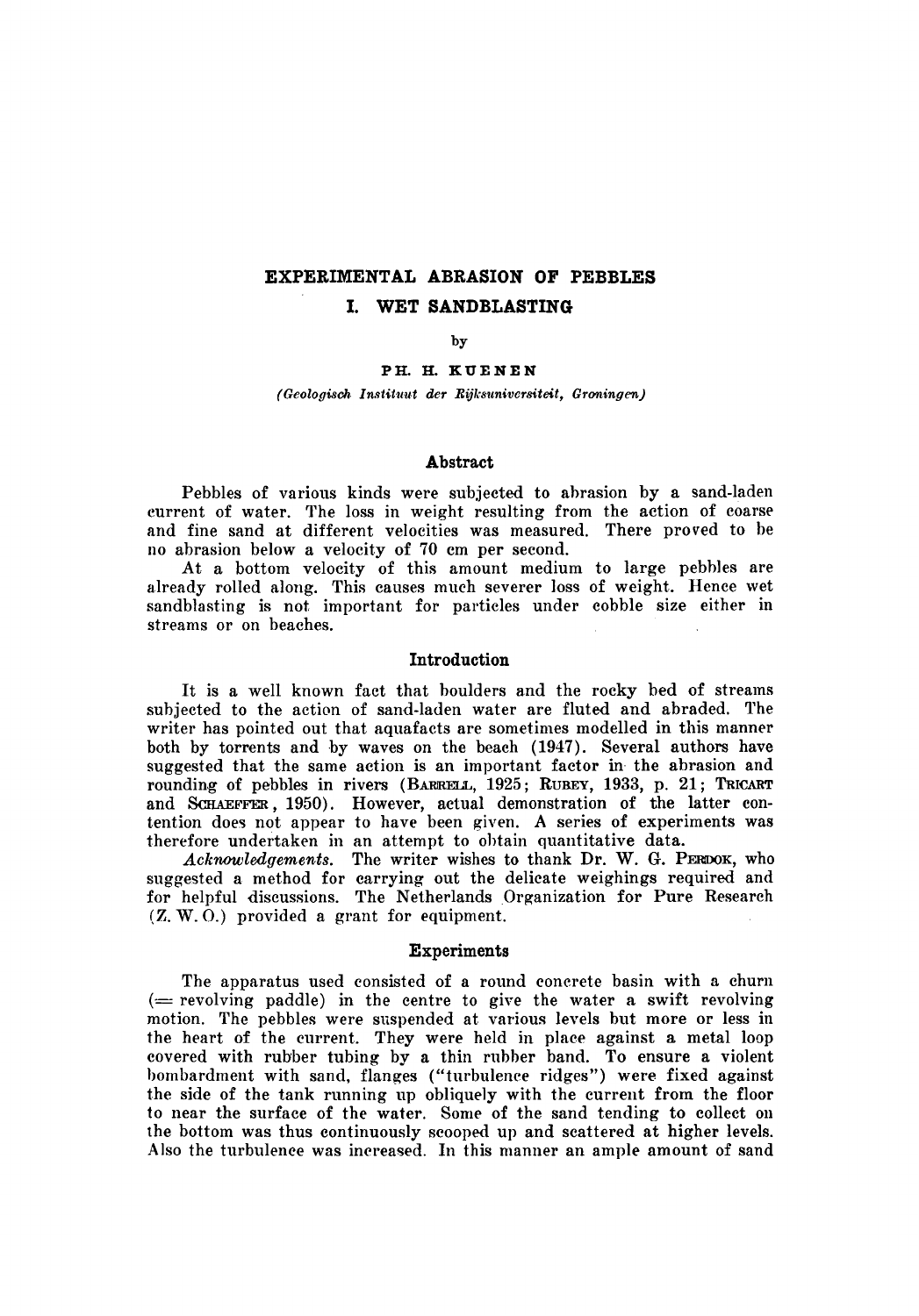was held in suspension even at moderate current velocities. Pig. <sup>1</sup> shows was net in suspension even at moderate current velocities. Fig. 1 shows<br>the arrangement on the left hand side of II and in the upper half of I; the other halves refer to experiments on rolling which will be described elsewhere.

The main technical difficulty was to obtain sufficiently accurate weighings. Dr. W. G. PERDOK, who kindly undertook to carry out these time



Fig. 1. Concrete tank with churn. Upper half of I and left half of II show experiments on wet sandblasting. The remainder refers to experiments on rolling.

consuming; determinations, found that it is practically impossible to ascertain <sup>a</sup> fixed value for <sup>a</sup> given pebble. No matter whether <sup>a</sup> compact limestone, radiolarite or vein quartz are weighed on successive days the results continually change. For the sizes used, of <sup>25</sup> to <sup>50</sup> grams, variations of <sup>10</sup> milli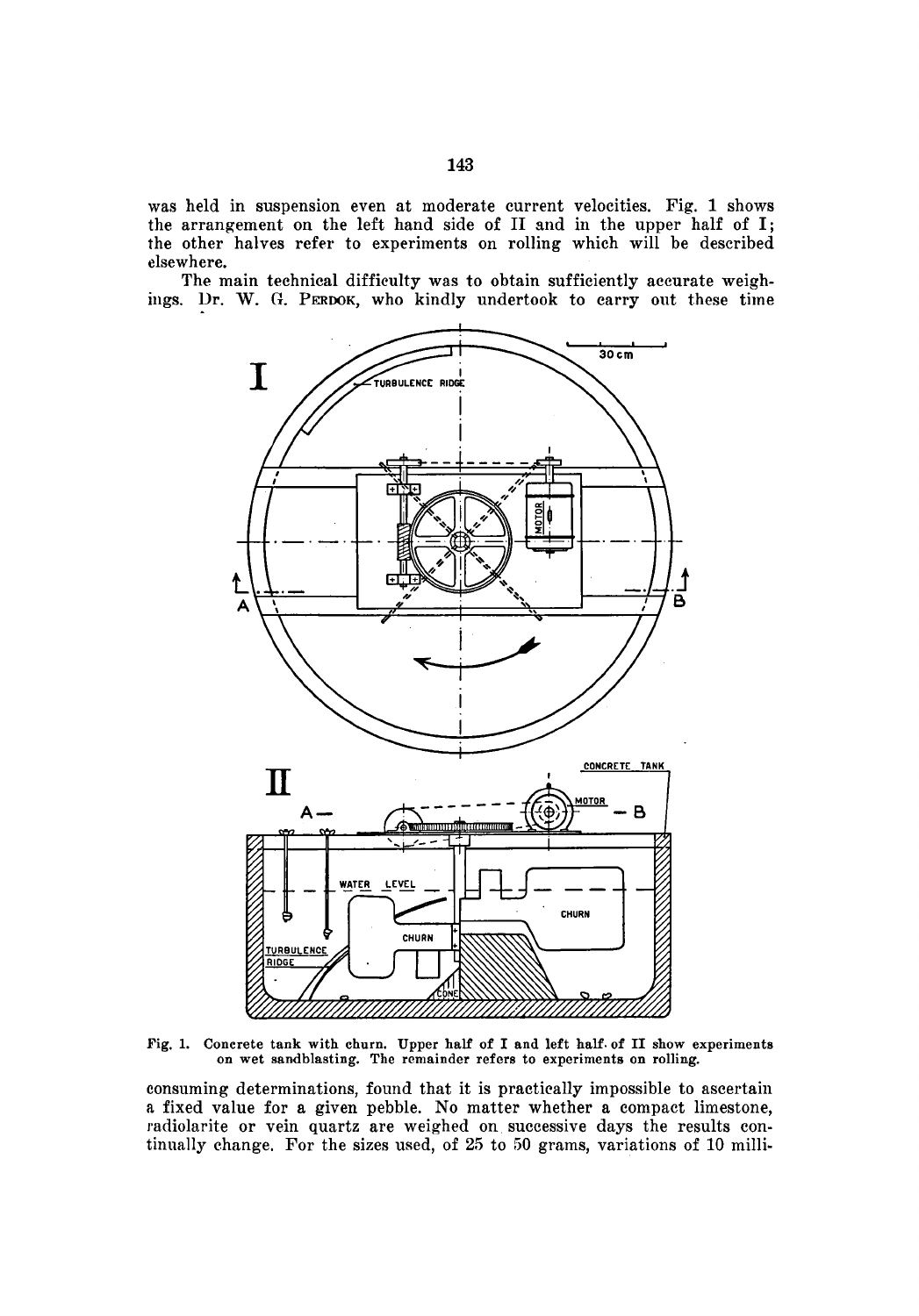grams are not unusual. If dried in <sup>a</sup> desiccator the weight changes while the weighing is in progress. Yet, as will be shown, it is the milligrams which are significant in these experiments.

Finally Dr. PERDOK hit on the method of weighing the pebbles under water. This proved entirely satisfactory and had the additional advantage of saving time. The pebbles were, of course, wetted during the blasting tests and they could be weighed under water without undergoing any further treatment. And they were then immediately ready for the next test. The only requisite was to soak them for two or three weeks in advance. Not until then has the under-water weight become constant by the expulsion of all air. As the balance did not allow greater weights than <sup>30</sup> grams the pebbles were restricted to dry weights less than that amount <sup>1</sup>.

For the tests <sup>a</sup> representative set of small pebbles was selected, divided over soft, medium, and hard (tough). Two kinds of sand were employed: <sup>a</sup> fine well rounded sand with median diameter of 0.125 mm and <sup>a</sup> coarse sub-angular sand with <sup>a</sup> median diameter of 0.650 mm. Kach run lasted <sup>a</sup> full week.

The current velocity was measured with <sup>a</sup> current meter at various points in the cross-section of the circular current. Each of the values shown in Table I is the average of the velocities thus ascertained at <sup>a</sup> certain speed of the paddle. These velocities did hot vary more than about ten per cent from point to point in the stream.

# Experimental results

The results of the experiments are brought together in Table I.

Certain irregularities are apparent such as the relations between the limestone and shale. These are no doubt partly due to the variations in velocity within the cross-section of the current combined with the fact that the stones were placed in different positions for each new test.

The following rules can be deduced. Noticeable abrasion begins at the same velocity between <sup>60</sup> and <sup>80</sup> cm per second both for coarse and fine sand. It seems that below this critical velocity the grains are unable to pierce the capillary film around the pebbles and hit the surface with sufficient force to cause abrasion.

The three most resistant rock types, vein quartz, flint and radiolarite do not even show abrasion when the velocity is 120 centimeters per second as long as fine sand is used. This is the bottom velocity of <sup>a</sup> torrent. With coarse sand the radiolarite is slightly attacked. It would take about one year for <sup>a</sup> loss of one per cent in weight to occur.

The pebbles of intermediate resistance: the quartz porphyry, obsidian, dolerite and graywacke show an unmistakable loss at <sup>80</sup> em/sec. Curiously enough abrasion begins at about the same current velocity for both fine and coarse sand. However, the amount of loss is four times as large with the heavier grains. This ratio is maintained at the highest speed tested and the values found are proportional to the increase in velocity.

For the less resistant rock types there are not only irregularities, but the coarse sand and the higher velocity both have a more marked influence than with the former group.

<sup>1</sup> The suspending thread should be greased, otherwise surface tension causes irre gularities up to <sup>5</sup> milligrams.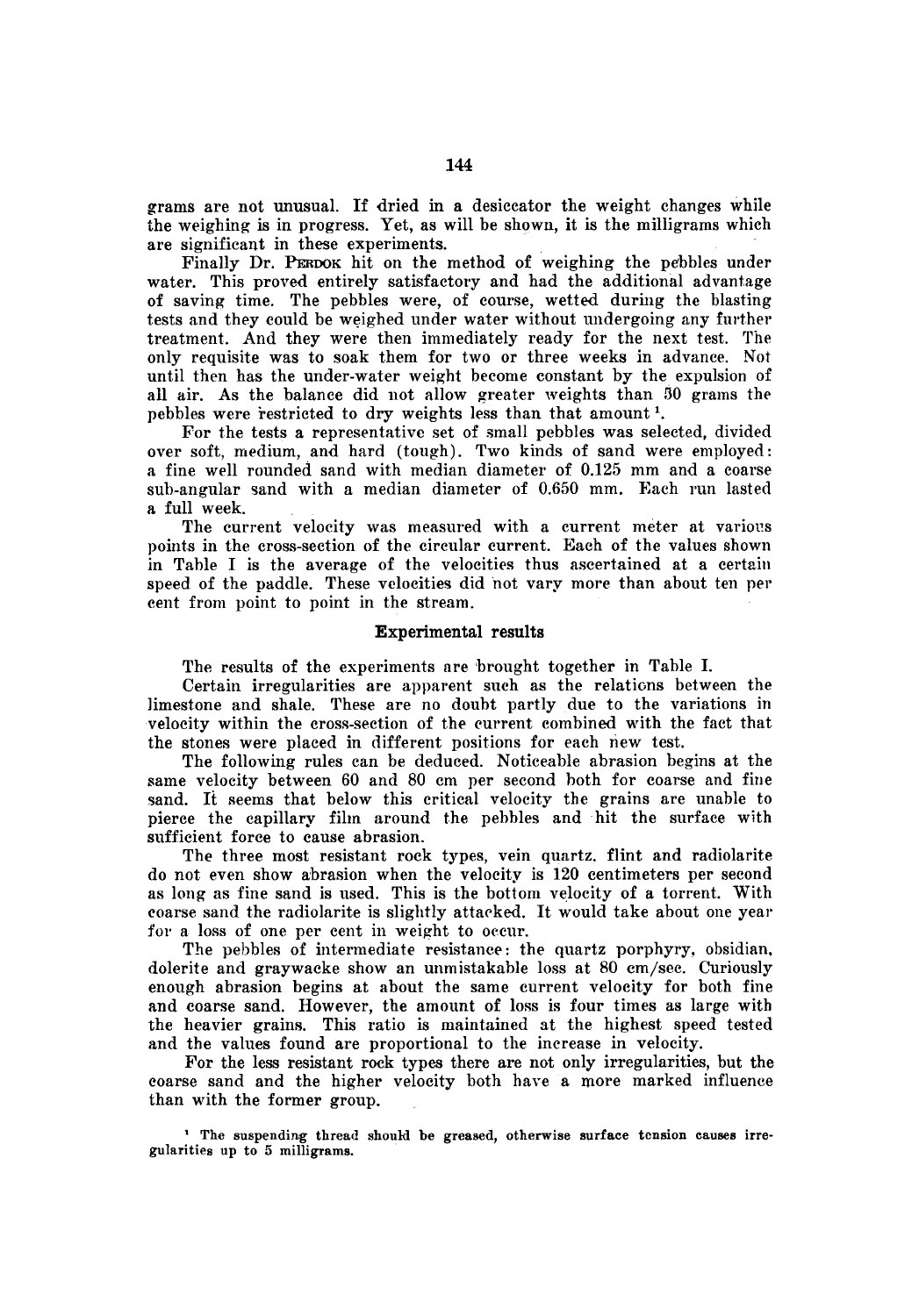TABLE I TABLE I

# $\overline{\phantom{a}}$ OF <u>'er</u>  $\Rightarrow$  $-$

Loss in weight  $\overline{\phantom{a}}$  $\mathbf{r}$ in  $\tilde{\phantom{a}}$ week

| Current velocity                                     |                                   | 40 cm/sec      | 60 cm/sec        |                                                                           | 80 cm/sec                                    |                                   | 120 cm/sec                            |
|------------------------------------------------------|-----------------------------------|----------------|------------------|---------------------------------------------------------------------------|----------------------------------------------|-----------------------------------|---------------------------------------|
| Rock type                                            | Weight under<br>water in<br>grams | coarse<br>sand | coarse<br>sand   | fine<br>sand                                                              | coarse<br>$\mathrm{sand}^{\prime}$           | sand<br>fine                      | coarse<br>sand                        |
| Radiolarite<br>Quartzite<br>Flint                    | 36<br>$\frac{6}{16}$<br>21        | 0              | 0<br>0<br>0      | 0<br>$\circ$<br>$\circ$                                                   | 0<br>$\bullet$<br>$\bullet$                  | $\bullet$<br>$\circ$ $\circ$<br>l | က<br>$\bullet$<br>∞                   |
| Quartz porphyry<br>Graywacke<br>Obsidian<br>Dolerite | 26<br>17<br>16<br>33              | 0              | 0<br>0<br>0<br>0 | $\mathbf{1}^4$<br><b>QI</b><br><b>LC</b><br>$\overline{\phantom{a}}$<br>∞ | 57<br>$\overline{a}$<br>$\frac{2}{19}$<br>16 | $\mathbf{e}$<br>ణ<br>∞            | $\mathbf{r}$<br>$\frac{8}{1}$<br>1580 |
| Compact limestone<br>Carbonif. shale                 | ∞<br>$\overline{14}$              |                | 0                | $\frac{8}{10}$<br>₩                                                       | 307<br>321                                   | $28$ $21$                         | 706<br>1673                           |
| Sum                                                  |                                   | 0              | 0                | 36                                                                        | 685                                          | $8^{\circ}$                       | 2456                                  |
| Fine sand, median diameter 0.125 mm                  |                                   |                |                  |                                                                           |                                              |                                   |                                       |

Coarse

sand,

median

diameter

—ี.

mm

145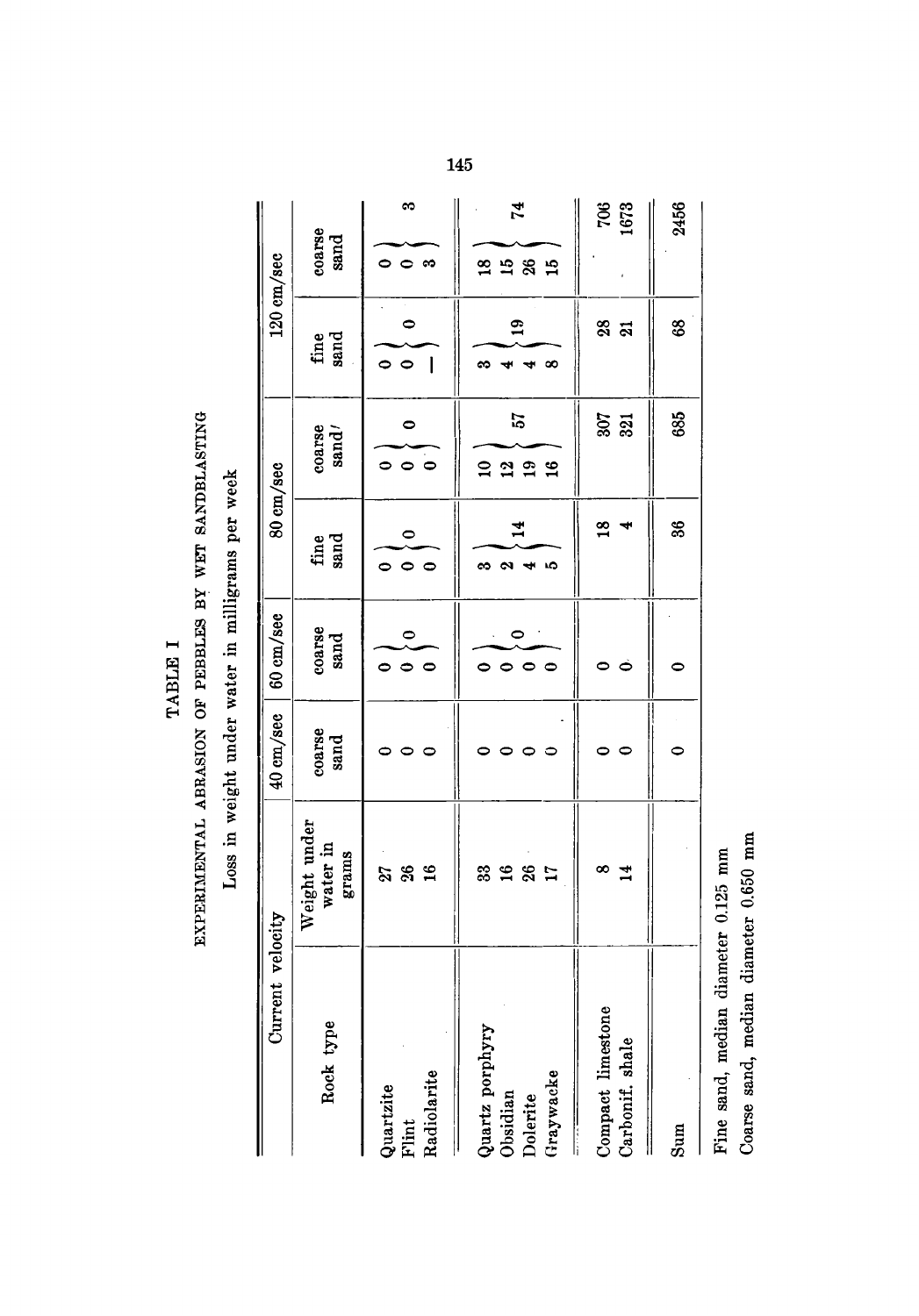Averaging all losses the coarse sand causes 19 times as much abrasion at <sup>80</sup> cm/sec as fine sand and <sup>36</sup> times as much at 120 em/sec.

Stream, action. The most important of these results is that wet sandblasting does not begin until the current velocity is <sup>70</sup> to <sup>80</sup> cm per second. At this speed as bottom velocity small and medium sized pebbles are rolled along, except if firmly wedged between boulders, an exceptional condition that has no quantitative significance.

Even if travelling at no more than <sup>50</sup> em per second in <sup>a</sup> current sandblasting at <sup>70</sup> to <sup>80</sup> cm/sec <sup>a</sup> pebble would have gone <sup>300</sup> km in <sup>a</sup> week. During that week <sup>a</sup> soft pebble would have lost about 2 to <sup>3</sup> per cent by the sandblasting but ten or twenty times that amount by abrasion caused by rolling (ascertained in a different set of experiments). For medium hard pebbles these values are 0.05 against <sup>15</sup> per cent and for the resistant pebbles zero against <sup>3</sup> per cent.

Prom these results the conclusion is warranted that for pebbles of medium size sandblasting is: 1) a minor factor with soft rocks, 2) negligible with normal material, 3) absent with flint, hard quartzites, etc.

Pebbles above a size of about <sup>5</sup> cm occurring in a pebble bed can theoretically remain stationary in a sandblasting current with sufficient velocity to cause abrasion of the part sticking out. But on account of the natural variations in velocity in <sup>a</sup> torrent the current will tend at one time to be too slow for effective wet blasting and then during the next increase to surpass the <sup>70</sup> cm/sec limit thus becoming so fast as to roll even large pebbles along. Hence these larger ones like the smaller ones suffer little sandblast abrasion as they gradually travel down stream.

It is mainly in the cobble and boulder sizes that the sandblasting can cause attack, because there is <sup>a</sup> wide range of velocities, in themselves nothing out of the ordinary in mountain streams, great enough to cause abrasion but not to dislodge the stone. However, compared to the large volume of such cobbles and boulders the loss must be extremely slow except for soft rocks. Doubtless this accounts for the comparative scarcity of aquafacts. For usually <sup>a</sup> boulder will be dislodged by an exceptionally violent flood before the sandblasting of preceeding years has succeeded in changing the shape significantly.

Surf action. A final point to be considered is whether sandblasting can play a more important part in abrasion of beach pebbles. Aquafacts are not very rare on open coasts where sandy beaches with <sup>a</sup> few large boulders occur. Small stacks piercing through sandy beaches tend to be smoothed and deeply fluted. The conclusion may therefore be drawn that the velocity of the swash is sufficient to sandblast objects over which it sweeps. Numerically this is borne out because it is common knowledge that swash can exceed the minimum velocity required for sandblasting, namely 70 cm per second (a leisurely walking velocity).

It is normal for pebbles to remain permanently on <sup>a</sup> certain stretch of the beach however much they are moved about. It is therefore reasonable to suppose that they are subjected at intervals during their lifetime to an amount of severe sandblasting that will cause abrasion. But they will also be rolled about and lose weight by this process. It is difficult to answer the question whether the loss by sandblasting can attain <sup>a</sup> significant fraction of the loss caused by rolling. If pebbles or cobbles were held in <sup>a</sup> fixed position, for instance on the front of <sup>a</sup> steep pebble beach, wet blasting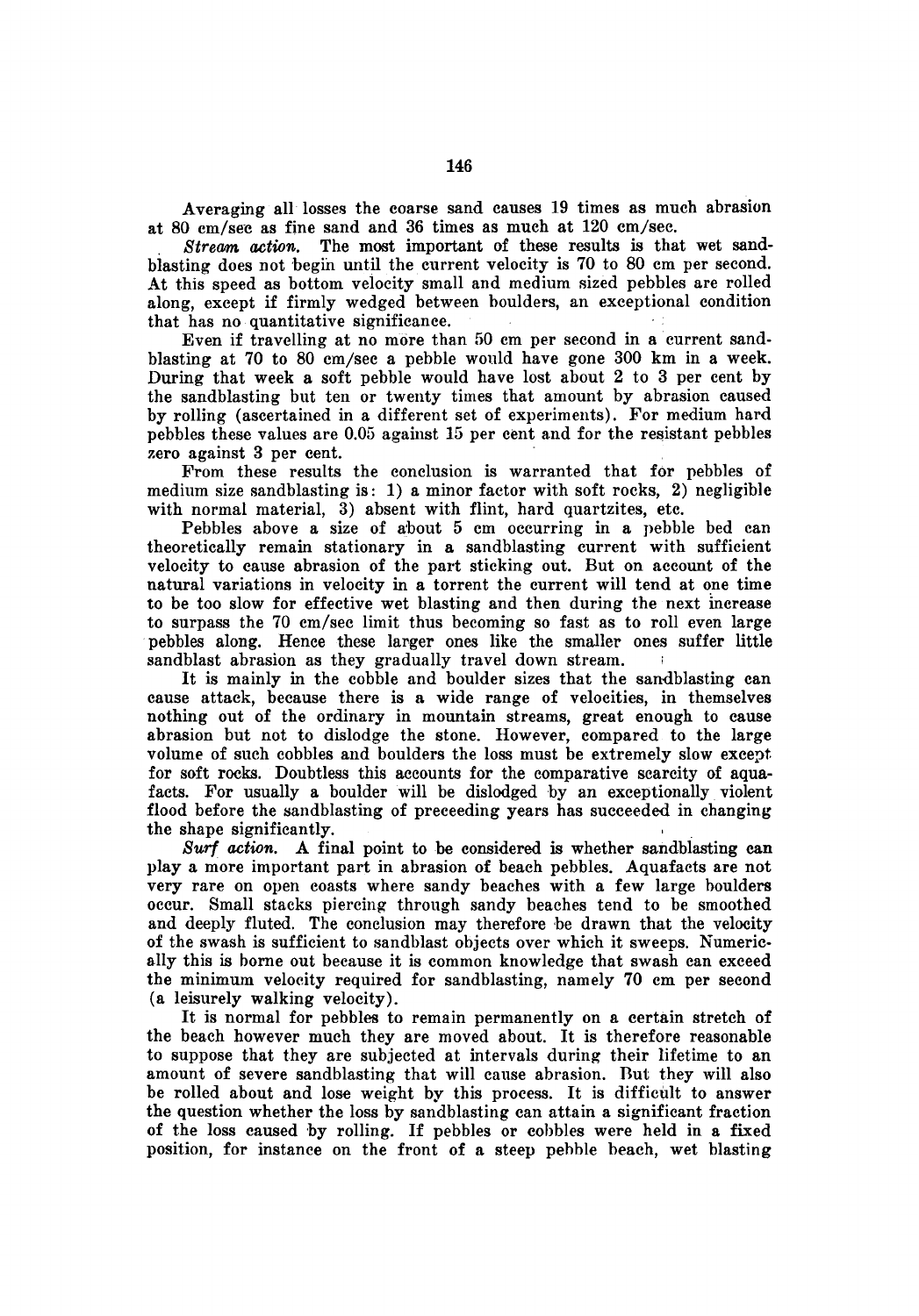might cause distinct fluting. The writer has never observed this to have occurred and he is therefore of opinion that the process of wet sandblasting is of quite minor importance on beaches, being entirely overshadowed by Ihe loss due to rolling. Only in the case of great boulders too large or too firmly wedged to be shifted by waves does fluting and aquafacting become apparent, especially on soft rocks.

#### Conclusion

Sandblasting by currents and swash is of some importance for cobbles, boulders and country rock, especially those of soft materials. Pebbles, however, lose weight by rolling so much faster than by wet blasting that the latter process is negligible.

The experimental results of abrasion by rolling carried out in the same tank with revolving current will be published elsewhere (Kuenen, in press).

# List of References

BARRELL, J., 1925. Marine and terrestrial conglomerates. Bull. Geol. Soc. Amer., Vol. 36, pp. 291—341.

Kuenen, Ph. H., 1947. Water faceted boulders. Am. Journ. Sei., Vol. 245, pp. 779—783. , in press. Experimental abrasion of pebbles, II. Rolling by current. Jour, of Qeol. Rubey, W. W., 1933. The size distribution of heavy minerals within a water-laid sandstone. Journ. Sed. Petr., Vol. 3, pp. 3-29.<br>Tricart, J. et R. SCHAEFFER, 1950. L'indice d'émoussée des galets, moyen d'étude des

systèmes d'érosion. Rev. Géom. Dyn., 4, pp. 151-179.

# APPENDIX

Measurement of the relative loss in weight of pebbles

by

#### W. G. P E R D <sup>O</sup> K

Experimental determination of abrasion by sandblasting on submerged pebbles requires weighings with an accuracy of at least one milligram. At the request of Dr. Ph. H. Kuenen the writer of this note undertook to carry out these weighings.

A rapid and accurate method was developed that is entirely repetitive (and that could have given even tenths of milligrams under conditions of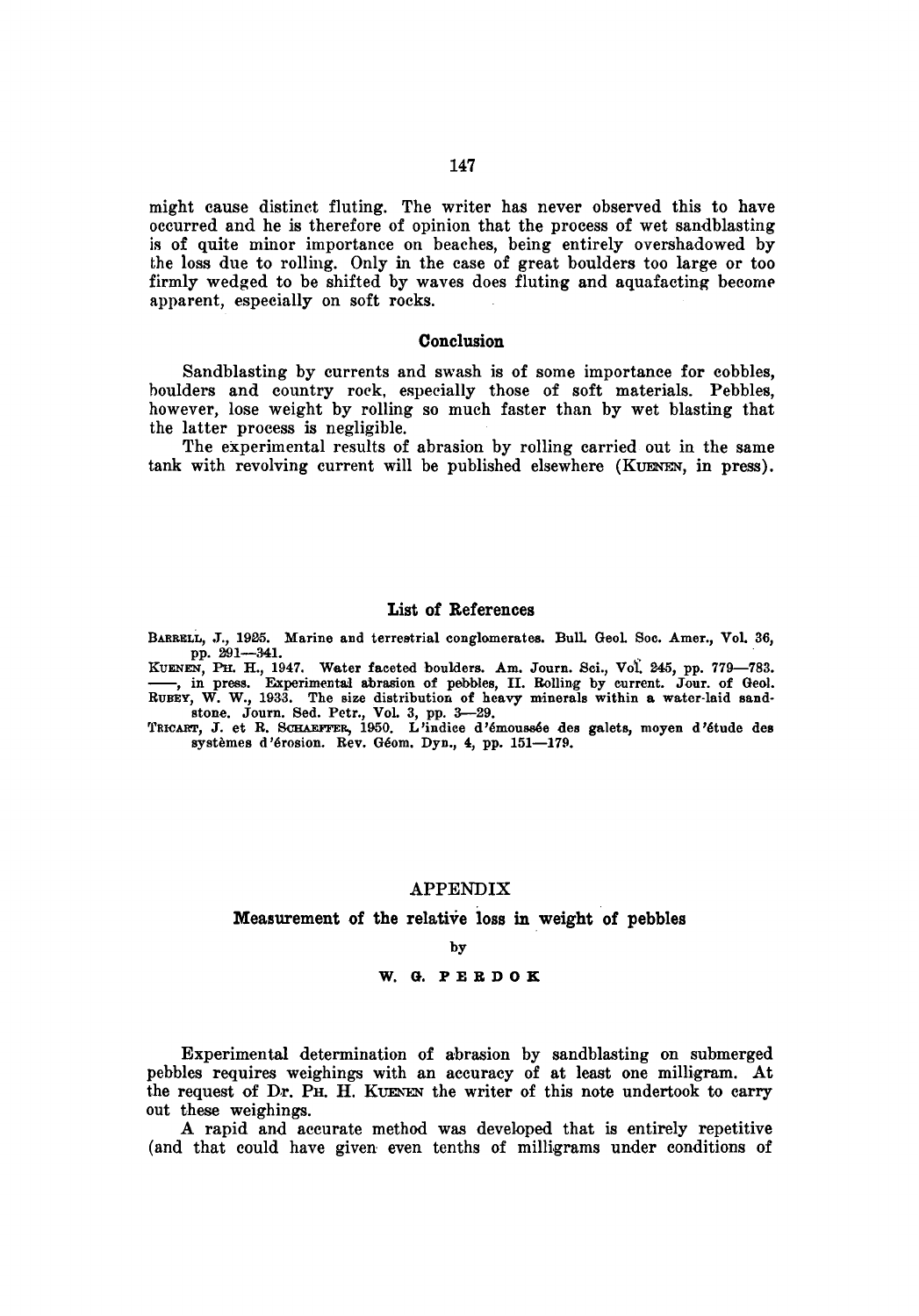constant temperature). This special method was needed because it turned out, that determining the weight of "dry" pebbles by normal weighing is an unsatisfactory procedure from several points of view.

A "dry" pebble is a poorly defined object, quite different from, say, <sup>a</sup> piece of glass, because it is more or less porous and able to absorb water, so that its weight depends strongly on the way in which it has been dried. Considerable differences are obtained, when <sup>a</sup> wet pebble is dried (1) by wiping with a cloth,  $(2)$  by leaving it in the open air for some days,  $(3)$  by drying it at  $110^{\circ}$  C in an oven or in a desiccator with a water-binding agent.

In the first ease the pebble is quickly loosing weight while on the balance, in the second the final weight depends on the relative humidity of the air, and in the third case the pebble slowly gains weight on the balance. Some typical figures are given in Table 1.

| <b>TABLE</b> |  |
|--------------|--|
|              |  |

| Treatment                                | Quartzite           | Sandstone        |
|------------------------------------------|---------------------|------------------|
|                                          | $37.6353 \text{ g}$ | 30.8593 $\alpha$ |
| 18 hours in water and dried with a cloth | 37.6780 $\sigma$    | 31,1380 $g$      |
|                                          | 37.6761 g           | 31.1332 g        |
|                                          | 37.6646 $g$         | 31.0084 $\sigma$ |
|                                          | 37.6481 $g$         | 30.9151 $g$      |
|                                          | $37.6052 \text{ g}$ | 30.7950 $\alpha$ |
|                                          | $37.6060 \text{ g}$ | 30.7985 $\sigma$ |
|                                          | 37.6123 $g$         | 30.8267 g        |
|                                          | 37.6300 g           | 30.8502 $g$      |

Moreover, the two latter methods have the great disadvantage, that it takes <sup>a</sup> long time, before the pebble is in equilibrium with its surrounding atmosphere, so that the abrasion experiments carried out under water could not follow each other with <sup>a</sup> shorter interval than several days.

A satisfactory procedure to determine the relative loss of weight in wet abrasion was found by keeping the pebbles constantly under water, also during the weighing in the balance.

Indeed in this case not the true weight is found, but <sup>a</sup> lower value, depending on the hydrostatic upward force that acts on the immersed pebble. Though it is generally not necessary to consider the true loss of weight  $G$ , it can be easily calculated from the formula:

$$
G = R \frac{d_p}{d_p - d_w}
$$

in which  $R$  is the relative loss of weight as found by weighing under water,  $d_p$  the density of the pebble and  $d_w$  the density of the water.

When the pebbles have been kept under water for two or three weeks, they are in equilibrium and their relative weight remains constant within some tenths of <sup>a</sup> milligram (Table 2). This high constancy is required specially for the "sandblasting" experiments, where the pebbles are suspended in a stream of sandy water and in which the abrasion is of the order of some milligrams.

The weighing must of course be done on an analytical balance, prefer ably of the direct reading type. The weight, under water, of the pebbles should not exceed the maximum capacity of the instrument, which is in general 200 g.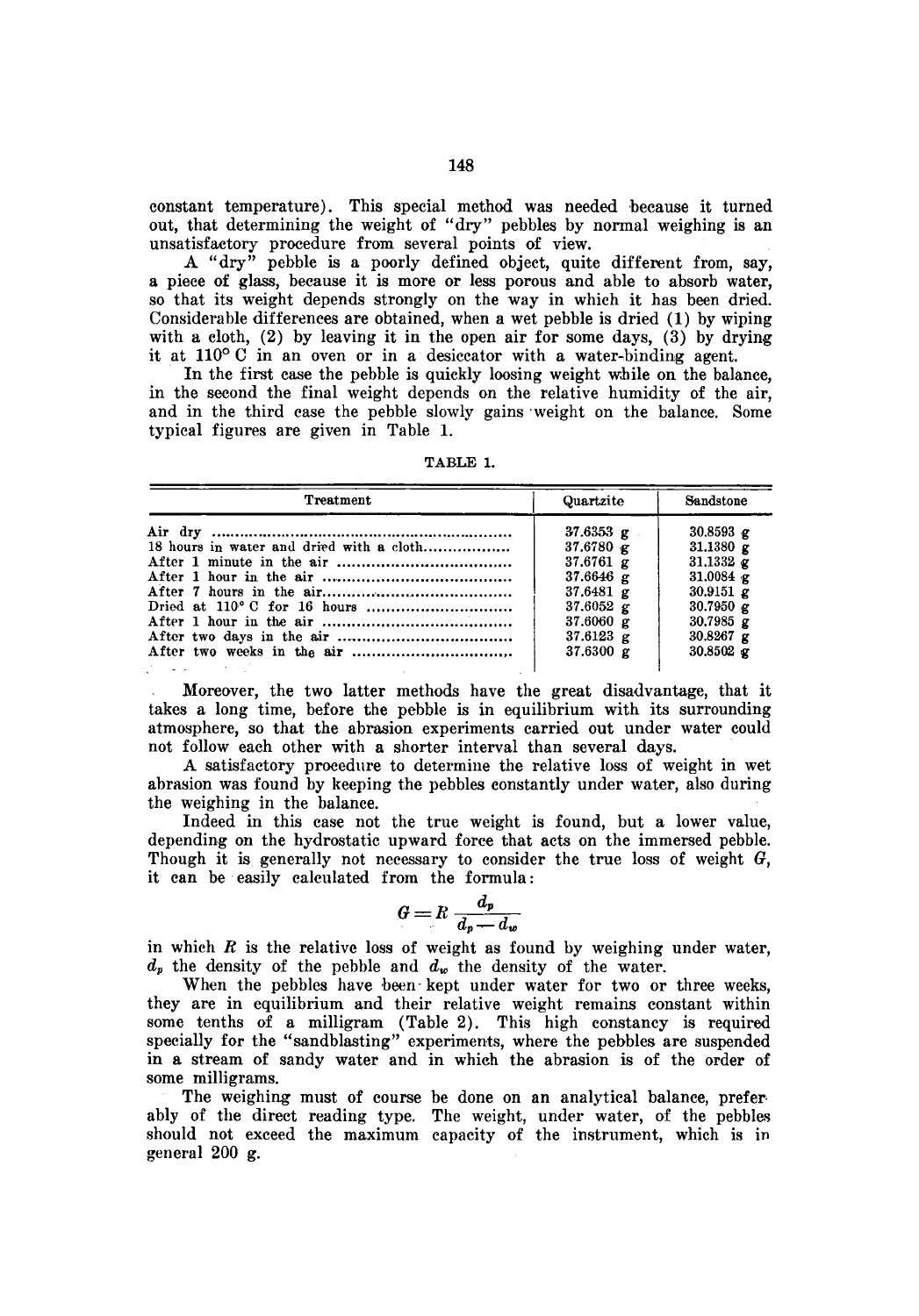To adapt the balance for these hydrostatic weighings (see schematic drawing in Fig. 1), the left scale must be replaced by a suspended ring  $R$ , in which a piece of wide-mesh, non-corroding wire netting has been soldered. This ring is carried by four thick nickel-plated brass wires  $A$ , coming together exactly above its center in an eye  $\overline{B}$ . This device is hung up at the left arm of the balance by means of <sup>a</sup> very thing platinum wire C. During the weighing of the pebble, which rests under water on the wire netting in <sup>a</sup> beaker D, the device must remain completely immersed, so that only the thin wire penetrates the water surface. To avoid surface tension effects which



attain values of <sup>a</sup> few milligrams, the wire is greased very slightly, or <sup>a</sup> little amount of <sup>a</sup> detergent like sodium lauryl sulphonate is added to the water.

| Quartzite   | Sandstone   |
|-------------|-------------|
| $23.2606$ g | 19.7460 $g$ |
| $24.3024$ g | 20.0300 g   |
| $24.3088$ g | 20.0382 g   |
| $24.3086$ g | $20.0424$ g |
| $24.3086$ g | $20.0442$ g |

# TABLE 2. RELATIVE WEIGHT UNDER WATER AT 20° C. (balance not adjusted to zero)

To prevent any damage to the mechanism of the balance, all handling of the pebbles should be done outside the case. When they are immersed, the beaker is place carefully on a bridge  $F$  in the balance after which the eye of the thin wire it slipped over the hook of the left arm, so that the device can move freely up and down without touching the walls of the container.

The beaker with water must be kept outside the balance when not in use.